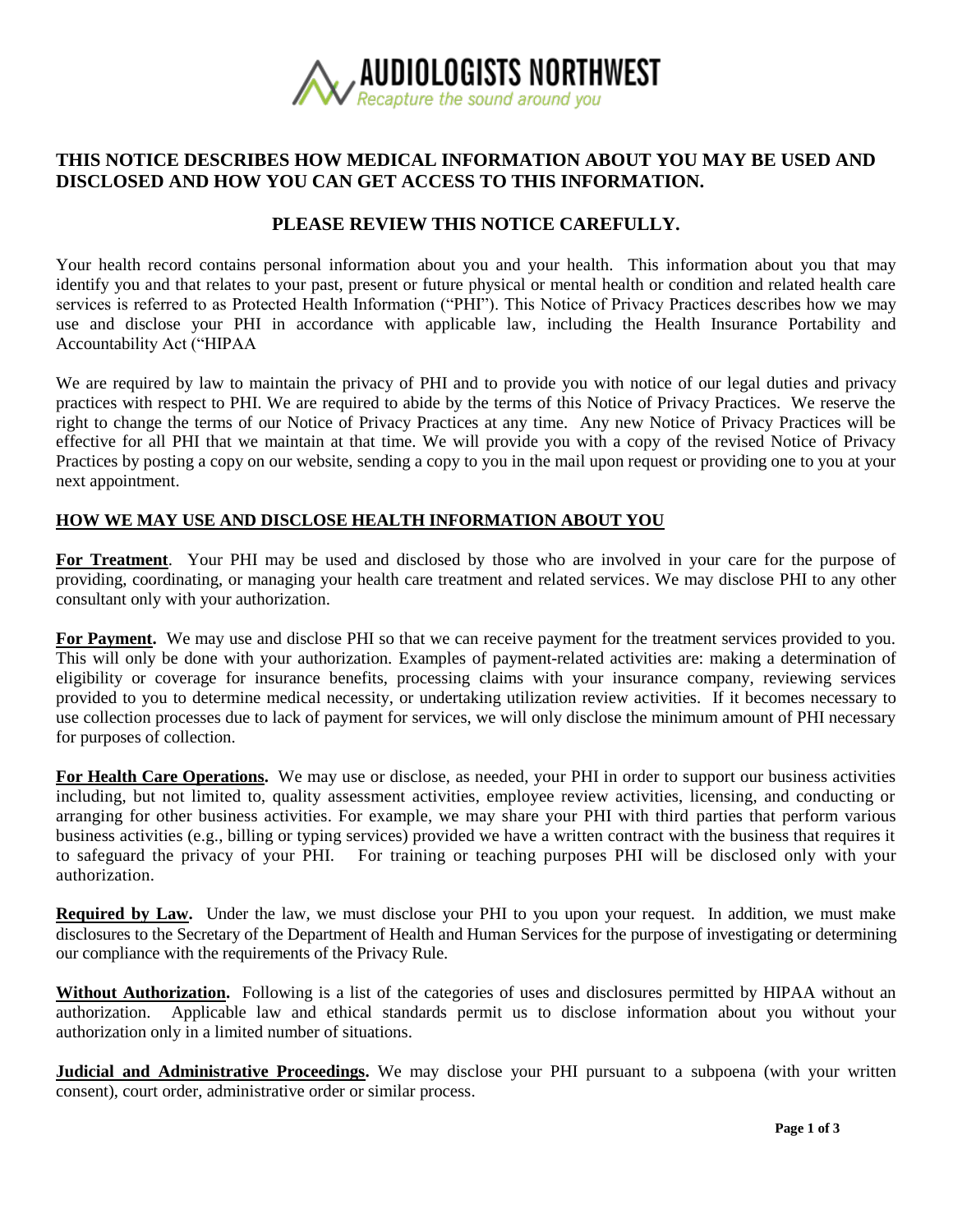

**Deceased Patients.** We may disclose PHI regarding deceased patients as mandated by state law, or to a family member or friend that was involved in your care or payment for care prior to death, based on your prior consent. A release of information regarding deceased patients may be limited to an executor or administrator of a deceased person's estate or the person identified as next-of-kin. PHI of persons that have been deceased for more than fifty (50) years is not protected under HIPAA.

**Medical Emergencies.** We may use or disclose your PHI in a medical emergency situation to medical personnel only in order to prevent serious harm. Our staff will try to provide you a copy of this notice as soon as reasonably practicable after the resolution of the emergency.

**Family Involvement in Care.** We may disclose information to close family members or friends directly involved in your treatment based on your consent or as necessary to prevent serious harm.

**Health Oversight.** If required, we may disclose PHI to a health oversight agency for activities authorized by law, such as audits, investigations, and inspections. Oversight agencies seeking this information include government agencies and organizations that provide financial assistance to the program (such as third-party payors based on your prior consent) and peer review organizations performing utilization and quality control.

**Law Enforcement.** We may disclose PHI to a law enforcement official as required by law, in compliance with a subpoena (with your written consent), court order, administrative order or similar document, for the purpose of identifying a suspect, material witness or missing person, in connection with the victim of a crime, in connection with a deceased person, in connection with the reporting of a crime in an emergency, or in connection with a crime on the premises.

**Public Health.** If required, we may use or disclose your PHI for mandatory public health activities to a public health authority authorized by law to collect or receive such information for the purpose of preventing or controlling disease, injury, or disability, or if directed by a public health authority, to a government agency that is collaborating with that public health authority.

**Public Safety.** We may disclose your PHI if necessary to prevent or lessen a serious and imminent threat to the health or safety of a person or the public. If information is disclosed to prevent or lessen a serious threat it will be disclosed to a person or persons reasonably able to prevent or lessen the threat, including the target of the threat.

**Research.** PHI may only be disclosed after a special approval process or with your authorization.

**Marketing.** We may send you fundraising communications at one time or another. You have the right to opt out of such fundraising communications with each solicitation you receive.

**Verbal Permission.** We may also use or disclose your information to family members that are directly involved in your treatment with your verbal permission.

**With Authorization**. Uses and disclosures not specifically permitted by applicable law will be made only with your written authorization, which may be revoked at any time, except to the extent that we have already made a use or disclosure based upon your authorization. The following uses and disclosures will be made only with your written authorization: (i) most uses and disclosures of psychotherapy notes which are separated from the rest of your medical record; (ii) most uses and disclosures of PHI for marketing purposes, including subsidized treatment communications; (iii) disclosures that constitute a sale of PHI; and (iv) other uses and disclosures not described in this Notice of Privacy Practices.